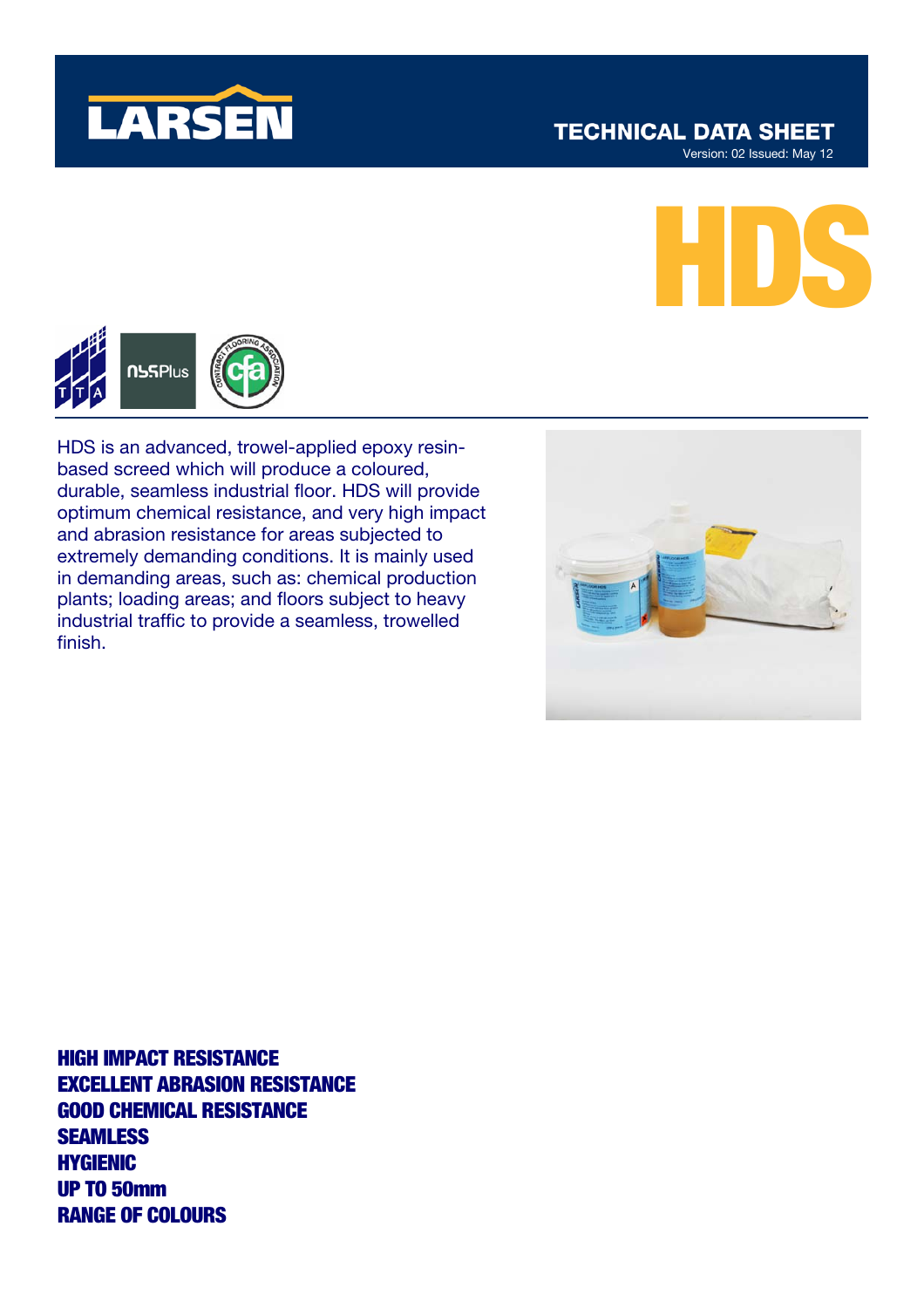

Version: 02 Issued: May 12

# TECHNICAL INFORMATION:

| PRODUCT INFORMATION              |                                                                                                                               |  |  |
|----------------------------------|-------------------------------------------------------------------------------------------------------------------------------|--|--|
| <b>STANDARD COLOURS:</b>         | Red, Natural and Grey                                                                                                         |  |  |
| <b>SPECIFIC GRAVITY:</b>         | $\sim$ 2.0 g/ml                                                                                                               |  |  |
| <b>MIN TEMP.:</b>                | 5°C                                                                                                                           |  |  |
| <b>MAX TEMP.:</b>                | $35^{\circ}$ C                                                                                                                |  |  |
| <b>MIN THICKNESS:</b>            | 4 <sub>mm</sub>                                                                                                               |  |  |
| <b>MAX THICKNESS:</b>            | 50 <sub>mm</sub>                                                                                                              |  |  |
| <b>POTLIFE:</b>                  | 45 mins @ 10mins, 20 mins @ 30°C (Variations in Pot Life can be minimised by storing at<br>15°C - 25°C for 24 hrs before use) |  |  |
| <b>INITIAL CURE (Tack Free):</b> | 3 hrs @ 10°C, 1 hr @ 30°C                                                                                                     |  |  |
| <b>LIGHT TRAFFIC:</b>            | 48 hrs @ 10°C, 24 hrs @ 30°C                                                                                                  |  |  |
| <b>FULL CHEMICAL RESISTANCE:</b> | 14 days @ 10°C, 7 days @ 30°C                                                                                                 |  |  |
| <b>TENSILE STRENGTH:</b>         | $15$ N/mm <sup>2</sup>                                                                                                        |  |  |
| <b>FLEXURAL STRENGTH:</b>        | $1.2 \times 10^{-4}$ kg/cm <sup>2</sup>                                                                                       |  |  |
| <b>COMPRESSIVE STRENGTH:</b>     | 70 N/mm <sup>2</sup>                                                                                                          |  |  |
| <b>BOND STRENGTH:</b>            | $4-8$ N/mm <sup>2</sup>                                                                                                       |  |  |
| <b>ABRASION RESISTANCE:</b>      | 2.5g loss                                                                                                                     |  |  |
| <b>CHEMICAL RESISTANCE:</b>      | (see attached table)                                                                                                          |  |  |
| <b>COVERAGE:</b>                 | 2kg/mm thick/m <sup>2</sup>                                                                                                   |  |  |